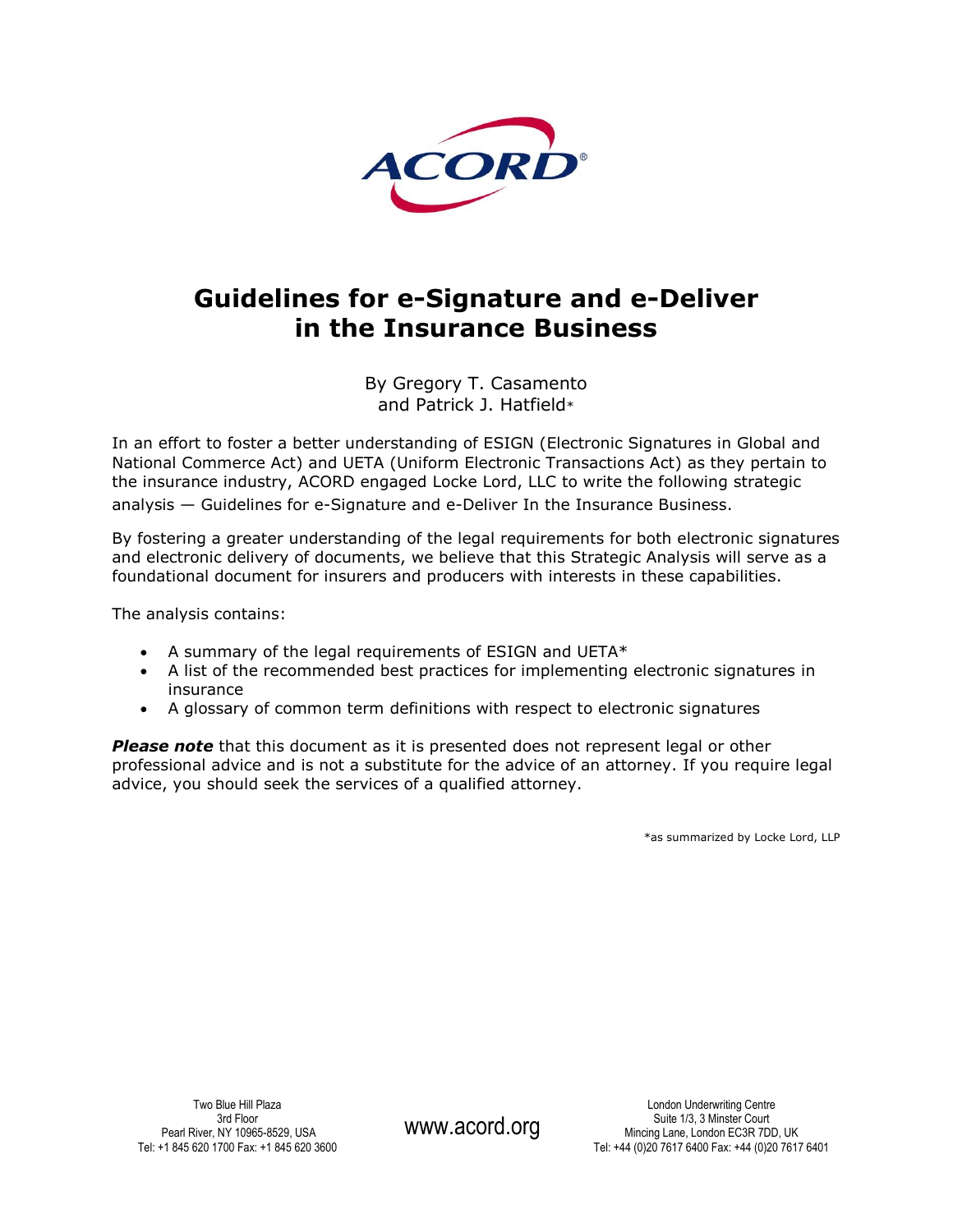

# **GUIDELINES FOR** *e-***SIGNATURE AND** *e-***DELIVERY**

# **IN THE INSURANCE BUSINESS**

By: Gregory T. Casamento and Patrick J. Hatfield<sup>\*</sup>

# **INTRODUCTION**

ACORD asked us to summarize the legal requirements applicable to using electronic signatures, electronic records and electronic delivery in the business of insurance. Our goal is to help ACORD members and the larger insurance community to understand the legal requirements applicable to designing and implementing an effective and compliant electronic signature and delivery processes. The concepts in this paper apply to all lines of insurance, except where the context clearly indicates otherwise. In this paper we summarize the legal requirements as well as identify what we believe are some of the best practices in implementing and using electronic signatures, records and delivery in the insurance business.

## **TERMINOLOGY**

People may assign different meanings to some of the key terms in this area. For example, a security professional may use "digital signature" to refer to a method for two devices to establish a secure, recognized connection, while a marketing professional may use "digital signature" to refer to how a consumer signs an application for insurance online. Both persons would be correct, from their perspective. To reduce confusion, at the end of this paper is a glossary of capitalized terms as those terms are used in this paper.

## **LEGAL REQUIREMENTS**

#### **The Basics**

Both ESIGN and UETA give legal recognition for Electronic Signatures and Electronic Records to satisfy the "in writing" Legal Requirements for transactions and permit companies to satisfy statutory record retention requirements solely through the use of Electronic Records. These laws apply broadly to a wide range of transactions, including those involving a consumer and those between companies. Both ESIGN and UETA require each person's consent to conduct business electronically. There are, however, special rules for providing disclosures to consumers electronically, as discussed further below.

These laws also give legal recognition to the use of Electronic Records to satisfy the "in writing" Legal Requirements relating to consumer disclosures (more below on this topic). The "in writing" requirement for other documents used in the insurance business, such as applications, consents, acknowledgments, waivers and notices can be satisfied with Electronic Signatures and Electronic Records in the appropriate circumstances.

Messrs. Casamento and Hatfield are both partners in the law firm of Locke Lord LLP (www.LockeLord.com). The authors express gratitude to Lloyd Chumbley and Marcia Berner, both of ACORD, for their leadership and comments on this paper. This paper is a summary of certain aspects of the applicable law and is not intended to be relied upon as legal advice.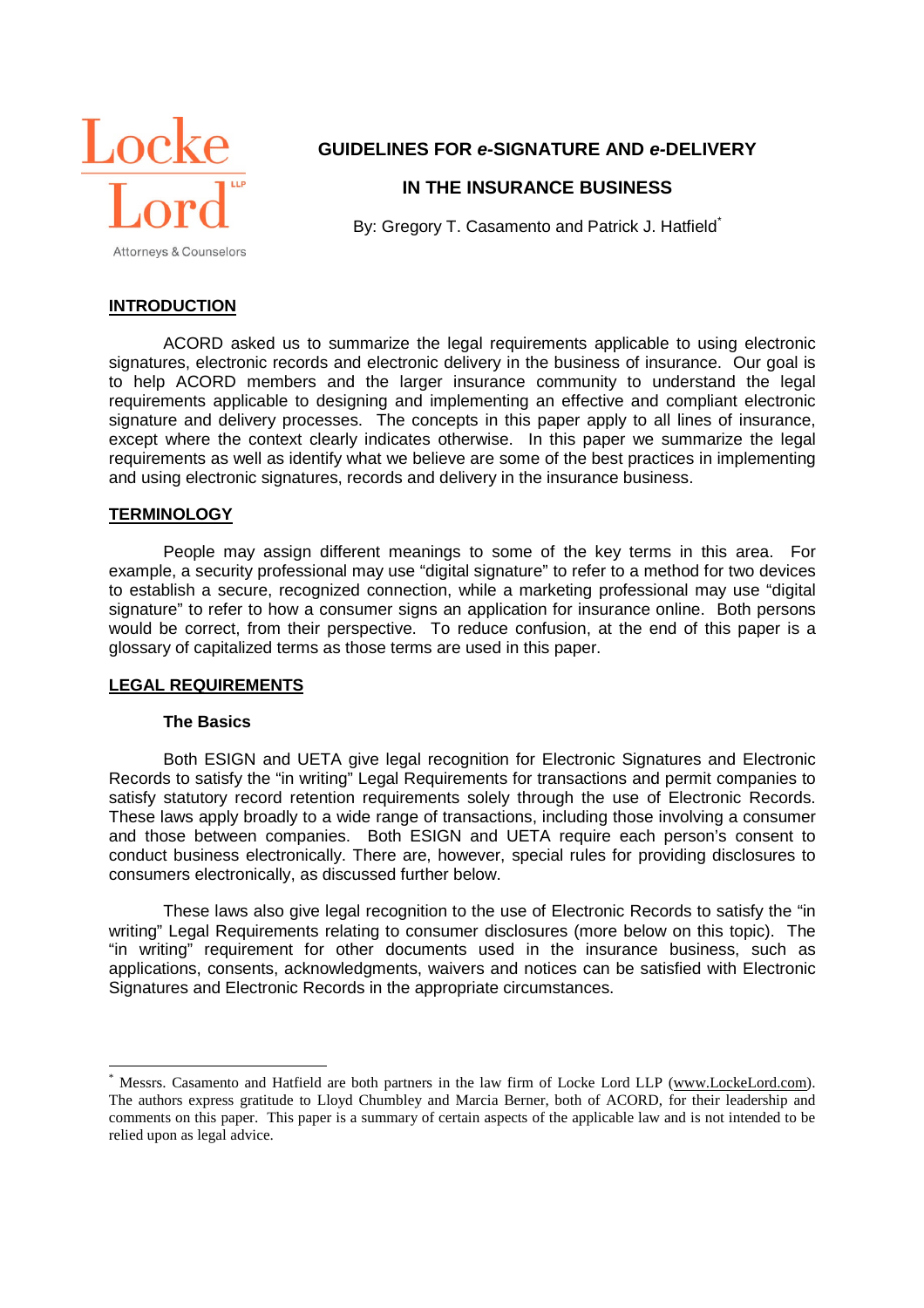Both ESIGN and UETA identify a number of categories of transactions or records, where electronic records will not necessarily be recognized. For example, both bodies of law expressly state that notices to terminate utility services may not be sent exclusively by electronic means. Most of these categories not covered by ESIGN or UETA do not relate to the business of insurance. There are two exceptions that may impact some lines of insurance.

One exception is that the legal recognition of Electronic Signatures and Electronic Records does not apply to documents relating to wills, codicils or testamentary trusts. This exception could be relevant in some estate planning techniques involving life insurance and testamentary trusts. The second possibly relevant exception is that notices of termination of health insurance or benefits of life insurance (excluding annuities) may not be given solely via edelivery.

#### **Interplay between Federal ESIGN and State Enactments of UETA**

ESIGN became effective on October 1, 2000. That federal law recognizes the legality of Electronic Signatures, electronic delivery and electronic archival as methods for satisfying the requirements to have written signatures and records. ESIGN also expressly states that it applies to the business of insurance.

After ESIGN was enacted, it gave states reasons to enact, as a state law, the model version of UETA. For those states that have adopted the model version of UETA, the state law will govern. Under ESIGN, if a state imposes greater restrictions on the use of Electronic Signatures or Electronic Records (such as mandating a particular type of technology), that state's law is preempted, or overruled, by ESIGN, meaning that the provisions in ESIGN control, not that state's more restrictive law. For purposes of the topics covered in this paper, with one significant exception relating to consumer disclosures (discussed further below), the Legal Requirements under ESIGN and UETA are quite similar.

*Because the two bodies of law are… quite similar… there is not the same level of state-specific provisions in the governing Electronic Signature laws, as the insurance industry is accustomed to seeing in other areas.*

As of the date of this paper, Illinois, New York and Washington are the only states that have not enacted UETA. These three states' laws governing electronic signatures, records and delivery (whether in the state's insurance code or in separate electronic signature laws) will be preempted, or overruled, by ESIGN, to the extent the state's existing electronic signature laws conflict with ESIGN, at least for those transactions governed by ESIGN, which includes transactions in the business of insurance.

Thus, for purposes of determining the applicable Legal Requirements, one can look to the model UETA and ESIGN as a meaningful starting point. Because the two bodies of law are, as a practical matter, quite similar, and because of the preemption provisions in ESIGN, there is not the same level of state-specific provisions in the governing Electronic Signature laws, as the insurance industry is accustomed to seeing in other areas. There is, however, one exception relating to how consumer disclosures may be presented, as discussed further below.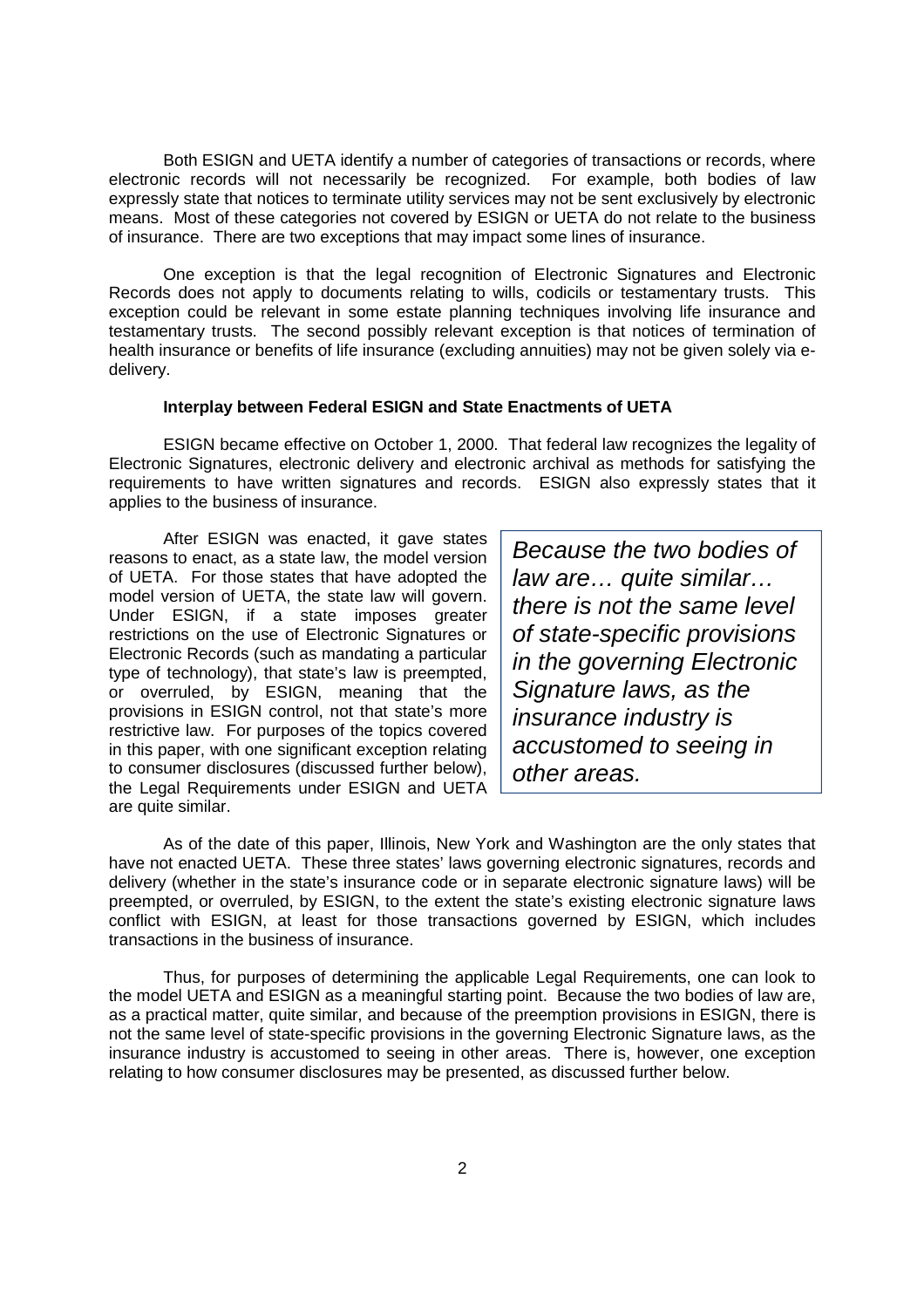#### *e***-Signatures and** *e***-Records Blessed but not Elevated**

Both ESIGN and UETA state that signatures and records which are required to be "in writing" may not be denied solely because they are electronic. These bodies of law give legal legitimacy to Electronic Signatures and Electronic Records, but do not give Electronic Signatures or Electronic Records any special status. All the other Legal Requirements of documents to be presented still govern. For example, where an insurance code requires an application for insurance to contain certain information, the electronic form of that application must contain that same information.<sup>1</sup>

Where a law requires a record to be provided or made available in a specified method that requires verification or confirmation of receipt, both ESIGN and UETA expressly state that an electronic record may be used, but only if the delivery method provides for such verification or confirmation of receipt, as required. Where a law requires a record to be signed in the presence of a notary, an Electronic Signature on an Electronic Record with that same content must still be notarized, which may be done electronically as well.

#### **Electronic Delivery – Generally**

Both ESIGN and UETA recognize that insurers and Producers may satisfy the delivery Legal Requirements by providing Electronic Records, but the required sequence of steps must still be met. For example, if an insurance code requires that a certain election be made by the consumer before the application is completed, the Electronic Record with that election would need to be made by that consumer **before** the application is completed. Legal Requirements specific to records that are "consumer disclosures" (such as those required by an insurance code) and which must be delivered "in writing" are discussed below.

Unrelated to the Electronic Signature laws but certainly related to the Legal Requirements for an Electronic Signature and electronic delivery process are privacy laws and data security laws. These laws require that the electronic transaction processes (taking applications, delivery of the insurance policy package, policyholder services transactions and other transactions involving sensitive information) be conducted securely, where, for example, sensitive health information, social security numbers and other sensitive data be transmitted through only secure channels.

*Both ESIGN and UETA recognize that insurers and Producers may satisfy the delivery Legal Requirements by providing Electronic Records, but the required sequence of steps must still be met.*

#### **Electronic Delivery – Special Consumer Disclosures**

One of the more difficult aspects in understanding the practical impact of these laws relates to consumer disclosures. The insurance codes contain a number of Legal Requirements to provide consumers with disclosures in writing. In life insurance, for example, the Producer or insurer may be required to provide a replacement notice in writing at the time the application is taken. In personal lines auto coverage, the Producer or insurer may be required to inform the consumer in writing of the availability of uninsured / underinsured motorist coverage, and obtain the consumer's signature or initials on that disclosure form. In this paper, we refer to this type of disclosure required by the insurance code to be given to a consumer in writing as a Special Consumer Disclosure. Of course, where a Special Consumer Disclosure or other type of form is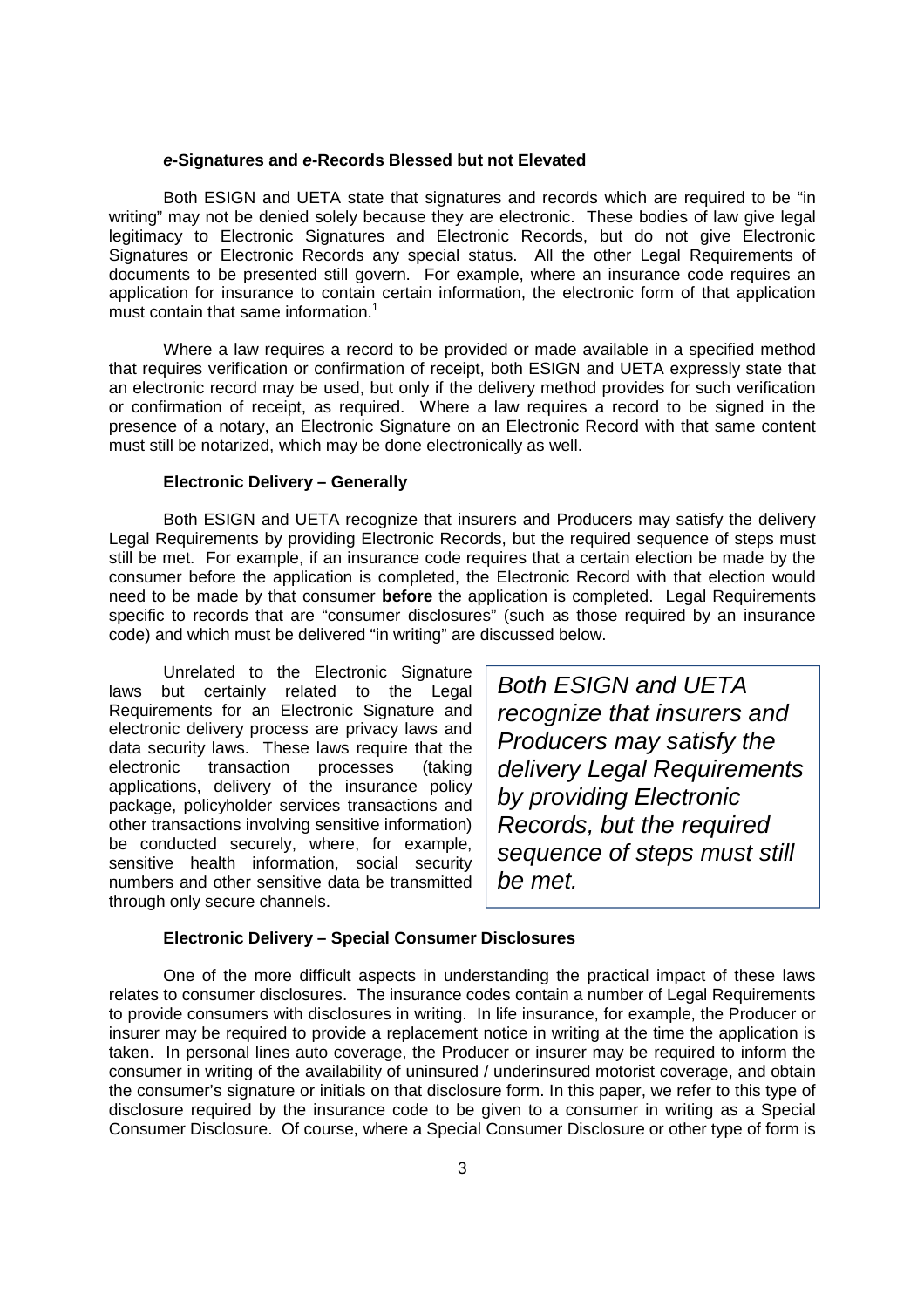required to be signed by the consumer, an electronic signature process can satisfy those Legal Requirements.

Under both ESIGN and UETA, Special Consumer Disclosures may be provided solely via e-delivery. While both bodies of law permit consumer disclosures to be provided solely via e-delivery, ESIGN contains an additional **procedural** Legal Requirement not found in UETA<sup>2</sup> relating to how consumer disclosures are provided electronically. This procedural requirement is the Legal Requirement that after the consumer is informed of certain aspects of how information will be provided through electronic means, the consumer must reasonably demonstrate the ability to open an electronic record in the format that the Special Consumer Disclosures will be provided. The consumer must reasonably demonstrate the ability to open an electronic record in the format the Special Consumer Disclosure(s) will be sent before the Special Consumer Disclosure is delivered to the consumer. Thus, the Legal Requirement under ESIGN is that if an insurance code requires a Special Consumer Disclosure to be provided

*Under both ESIGN and UETA, Special Consumer Disclosures may be provided solely via e-delivery.*

before the consumer signs the application for insurance, the consumer must (i) be informed of the required aspects of how the information will be provided electronically, (ii) the consumer must reasonably demonstrate the ability to open an electronic record in the way that Special Consumer Disclosure will be sent electronically and (iii) receive that Special Consumer Disclosure, all before the consumer signs the application for insurance.

The following 17 states have adopted UETA and in their enactments of UETA have included the ESIGN consumer disclosure provisions:  $AK^3$ ,  $AL^4$ ,  $CO^5$ ,  $CT^6$ ,  $GA^7$ ,  $MD^8$ ,  $MA^9$ ,  $NH^{10}$ , NV<sup>11</sup>, NC<sup>12</sup>, NJ<sup>13</sup>, OR<sup>14</sup>SC<sup>15</sup>, TN<sup>16</sup>, VT<sup>17</sup>, WV<sup>18</sup> and WI<sup>19</sup>. Consequently, for these states, for consumer disclosures required by state law or by federal law, the consumer disclosure provisions and the method of consenting as described in ESIGN governs. As described above, the ESIGN Consent and delivery of the Special Consumer Disclosure steps must be completed at or before when the insurance code requires that Special Consumer Disclosure to be delivered. In other words, if the insurance code requires a Special Consumer Disclosure to be provided in writing before the application for insurance is signed, the ESIGN Consent requirements need to be completed and the consumer must be given the Special Consumer Disclosure before the consumer signs the application.

For the other thirty (30) states that have enacted a version of UETA but have not included in their enactment of UETA the special ESIGN consumer disclosure provisions, the consumer must still consent to receive disclosures electronically, instead of in writing. A consumer's consent to complete the transaction electronically is not enough to satisfy the Legal Requirement that the consumer must also consent to receive disclosures electronically. In these thirty (30) states, however, for consumer disclosures required by an insurance code, the Special Consumer Disclosure Legal Requirements (as described above) do not apply and the law is met simply by obtaining the consumer's consent.

Another Legal Requirement under both ESIGN and UETA relating to Special Consumer Disclosures is that the Electronic Record must be provided or made accessible to the consumer for later reference. This is particularly relevant when consumers use a Producer's computer to complete the application for insurance. If the Special Consumer Disclosure is displayed on the Producer's screen but not actually delivered to the consumer (at the consumer's personal email address, for example), or otherwise made accessible to the consumer (such as posting on a website readily accessible to the consumer or providing a paper copy at that time), the Producer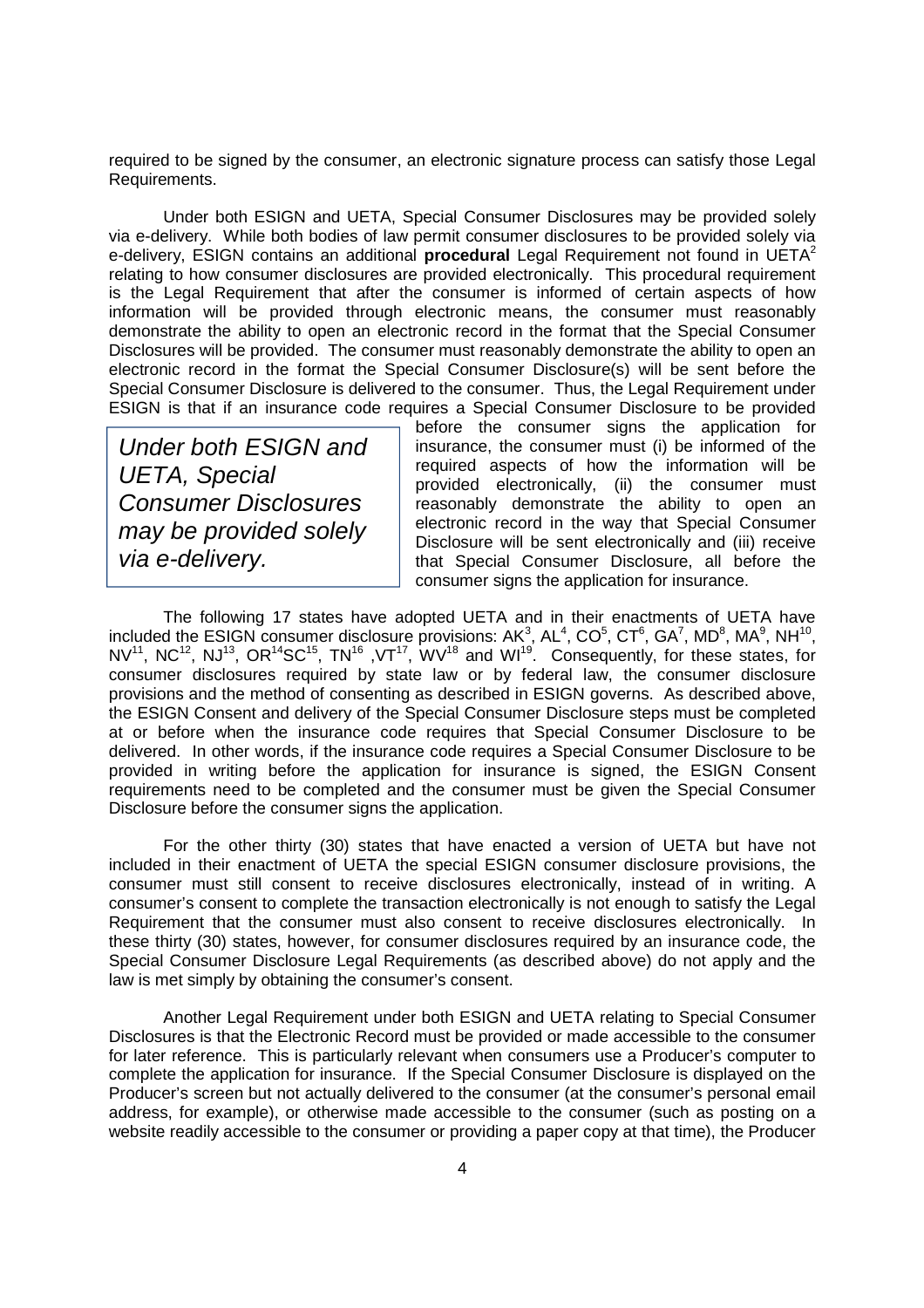has not met the Legal Requirements.<sup>20</sup> Using email delivery, providing access to the documents on a secure website or other methods may be used to meet the access requirement. While the focus of this section of this paper is on Special Consumer Disclosures, the point in this paragraph applies to other records required to be provided, delivered or made accessible to consumers.

#### **Voice Signatures and Special Consumer Disclosures**

The Legal Requirements for a signature can be met with a voice signature under ESIGN and UETA. A voice signature (such as the person saying, "Yes, I agree to be bound to the terms of this application.") can satisfy the Electronic Signature Legal Requirements, as long as that voice signature is attached to or logically associated with a record containing the terms to which the person speaking those words intends to be bound. Obtaining a consumer's consent to receive Special Consumer Disclosures over the telephone presents a special challenge.

ESIGN expressly states that merely recording the reading of a Special Consumer Disclosure to the consumer does not satisfy the Legal Requirement that the consumer receive that Special Consumer Disclosure, even though there is an Electronic Record of the disclosure. This provision is one of the most often misunderstood provisions in ESIGN. To meet the Legal Requirements in these circumstances, the Electronic Record of the Special Consumer Disclosure read to the consumer would need to be provided or made available to the consumer at or before when the insurance code requires that Special Consumer Disclosure to be provided to the consumer. Alternatives for satisfying the Legal Requirements in this particular scenario involving voice signatures is beyond the space limitations of this paper.

#### **Record Retention Requirements**

Both ESIGN and UETA allow companies to satisfy their record retention Legal Requirements exclusively through the use of Electronic Records. For Electronic Records (imaged records, for example) to satisfy the Legal Requirements to retain records in writing for a specified period, a person must store the Electronic Records accurately and do so in a way that makes the records accessible to all persons (including regulators) who are entitled by law to access such records. For this reason, the Electronic Records must be securely archived, indexed, and capable of being retrieved on a timely basis. These provisions in ESIGN and UETA may be relevant to responding to market conduct exams when regulatory examiners may request, for example, copies of Special Consumer Disclosures provided to a given consumer, evidence that a given consumer consented to complete the application materials electronically or other records beyond Special Consumer Disclosures the company is required to retain under federal or state laws.

#### **Authentication**

Relying on Electronic Signatures is thought to have higher risk because the chance of forgery is greater, especially for transactions completed online. Companies therefore focus on effective methods to Authenticate (or verify) the actual identity of persons signing insurance documents using Electronic Signatures. There are various ways to mitigate this Authentication risk (the risk that the person signing is not in fact the person he or she claims to be). As a first step, companies should consider the likelihood and magnitude of harm of forgery on the particular documents to be signed using an Electronic Signature. (For example, what would a forger gain by signing.) Next, companies should consider the options for Authenticating the identity of each person signing those forms. The "shared secrets" method is frequently used to Authenticate persons. This method consists of asking questions a forger is not likely to know,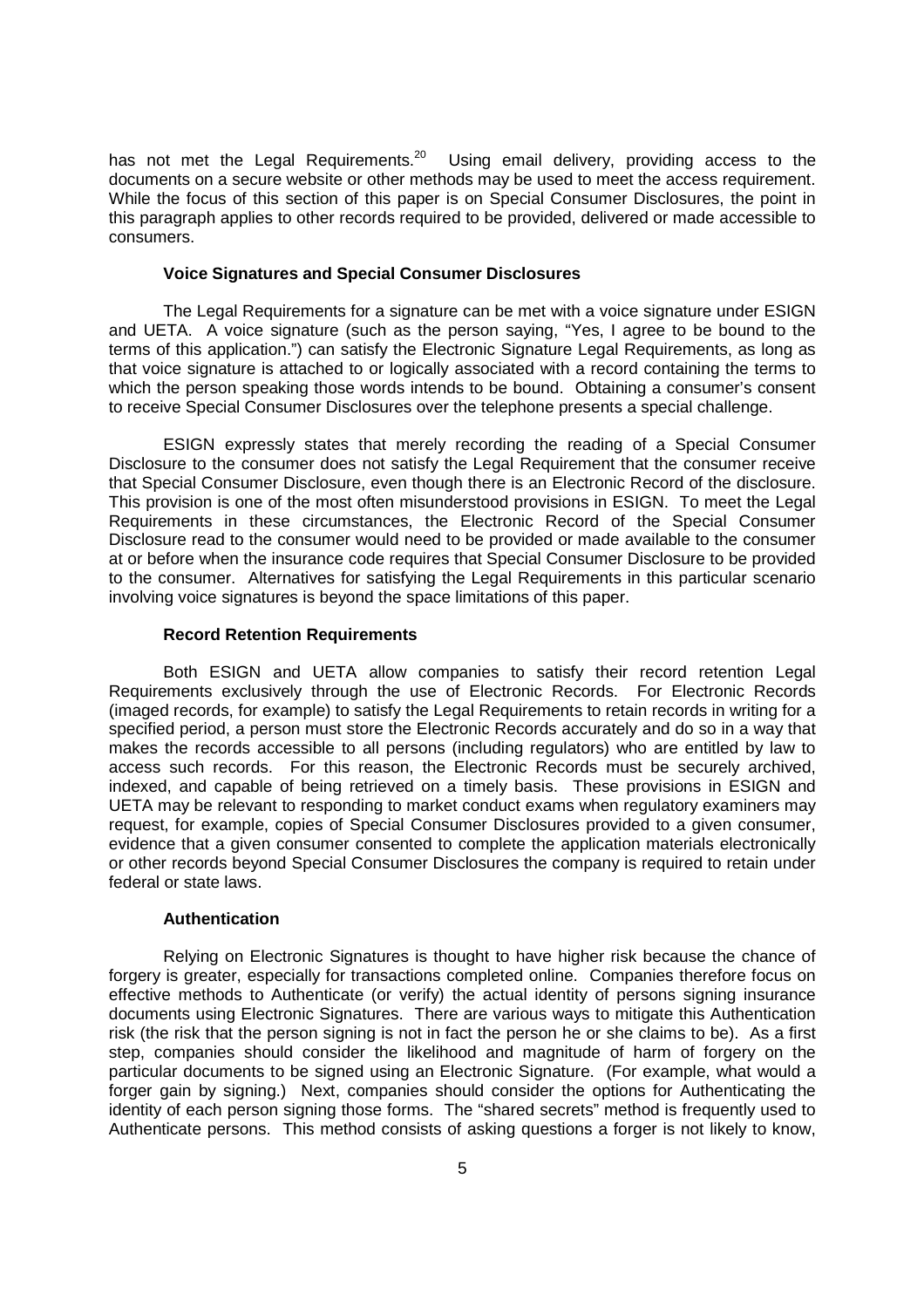such as a combination of driver's license number, Social Security Number and other information only the real person is likely to know. Other methods of authenticating a person include using biometric information, such as finger prints or retinal scans.

The degree to which a company seeks to Authenticate the identity of each person signing the documents should match the likelihood of forgery and the level of harm that would be caused if a forger were to sign the document. For example, on forms to insure a vehicle, the

risk of a forger insuring a vehicle of another person might be viewed as quite low and as such, the steps to Authenticate the identity of the person applying for that coverage might be few. Companies should match the Authentication steps according to the risk of forgery to the type of transaction.

Neither ESIGN nor UETA specify methods of Authentication. Nevertheless, we consider applying the *appropriate* level of Authentication as a Legal Requirement, not just Best Practices.

**Repudiation**

*The degree to which a company seeks to Authenticate… each person… should match the likelihood of forgery and the level of harm… if a forger were to sign the document.*

In the absence of a process to protect them, Electronic Records are generally easier to alter than are paper records. Further, one's original wet-ink signature cannot be extracted easily from a paper record and affixed to another original paper without it being apparent what happened. This is not necessarily so with Electronic Signatures on Electronic Records. For this reason, companies designing an Electronic Signature process should consider the risk that the other party to a transaction (generally, the person completing the application for insurance, changing insurance coverage, acknowledging receipt of a form, making an election or the host of other insurance documents a person signs) may Repudiate the contents of an Electronic Record containing that person's Electronic Signature.

The person seeking to Repudiate an Electronic Record containing his or her Electronic Signature would claim that the Electronic Record was altered after he or she signed it. Alternatively, that person may claim that his or her Electronic Signature was extracted from an Electronic Record signed and affixed to another Electronic Record that he or she did not sign.

To mitigate the risk relating to a person attempting to Repudiate an Electronic Record bearing that person's Electronic Signature, companies designing an Electronic Signature process should include an Audit Trail in their process and deploy a technology to apply a Tamper Seal to Electronic Records signed using an Electronic Signature. Neither ESIGN nor UETA require the use of Audit Trails or Tamper Seals. Audit Trails and Tamper Seals will improve the likelihood of Electronic Records with Electronic Signatures being admitted into court and will improve their persuasiveness to prove what the person actually signed. For this reason, we consider using Audit Trails and Tamper Seals as Legal Requirements, not just Best Practices.

## **Admissibility Requirements**

Neither ESIGN nor UETA address the topic of how one may enforce the terms of an electronically signed record against the other party to that transaction. Rather, it is in the federal and state rules of evidence that one will find these Legal Requirements. The rules of evidence require certain information to be provided to admit electronically signed records into evidence.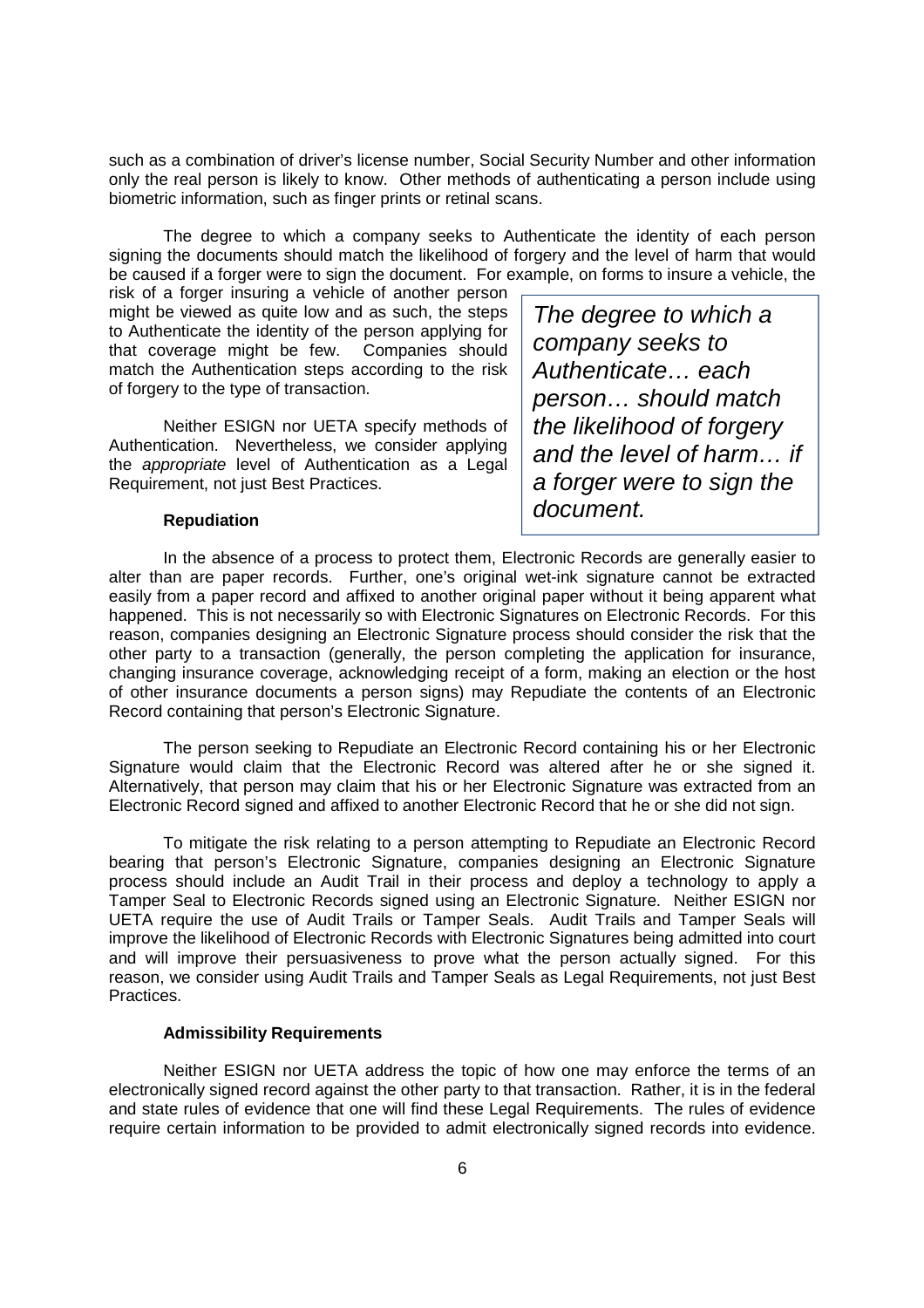Admitting an Electronic Record into evidence is critical if there is a dispute over the terms of the record. In particular, the company seeking to enforce terms and conditions in a record (such as a false statement in an application for life insurance or an election to waive uninsured motorist coverage) must have a person (referred to as the Records Custodian) with first-hand knowledge of the Electronic Signature process at the time the consumer is said to have signed the document. Each Records Custodian needs to have first-hand knowledge and be qualified to testify as to certain facts:

- how the Electronic Signature process worked at the time the offered document was signed or acknowledged,
- the basis for concluding that the record offered into evidence is a true and accurate copy of what was signed or acknowledged,
- the facts supporting the claim that the consumer (or the person against whom enforcement is sought) is the one who signed the record or acknowledged the disclosure,
- the information captured by the Audit Trail, and
- how the Tamper Seals on the Electronic Records works and show lack of tampering with the Electronic Records.

An Electronic Signature, e-delivery and Electronic Record archival process should be designed with these admissibility Legal Requirements in mind. If the admissibility Legal Requirements cannot be satisfied because there is not a person willing and qualified to testify to these matters, an insurer or Producer may be unable to enforce its position (in rescission actions, market conduct audits, or claim denials, for example).

Next, Best Practices will be reviewed, including how the Legal Requirements above may be satisfied.

# **BEST PRACTICES**

#### **Common to Insurers and Producers**

Based on the Legal Requirements, below are a number of Best Practices for an insurer or Producer to consider in designing and implementing effective, compliant Electronic Signature, delivery and archival processes.

1. Start with a single business process and product line and create a process map for the ideal Electronic Signature, delivery and/or archival steps for that one business process and product.

2. If documents must be delivered electronically, determine how that will occur. For any edelivery process, Electronic Records containing sensitive personal information should not be sent via email, whether in the email text or as an attachment. Instead, emails should be sent with links to a secure site, which invite the consumer(s) to access the secure website to retrieve such Electronic Records, which the Audit Trail captures. In addition:

a. Consider requesting the consumer's consent to accept all materials that may be provided via electronic delivery, to reduce the need to later ask for additional consent as the e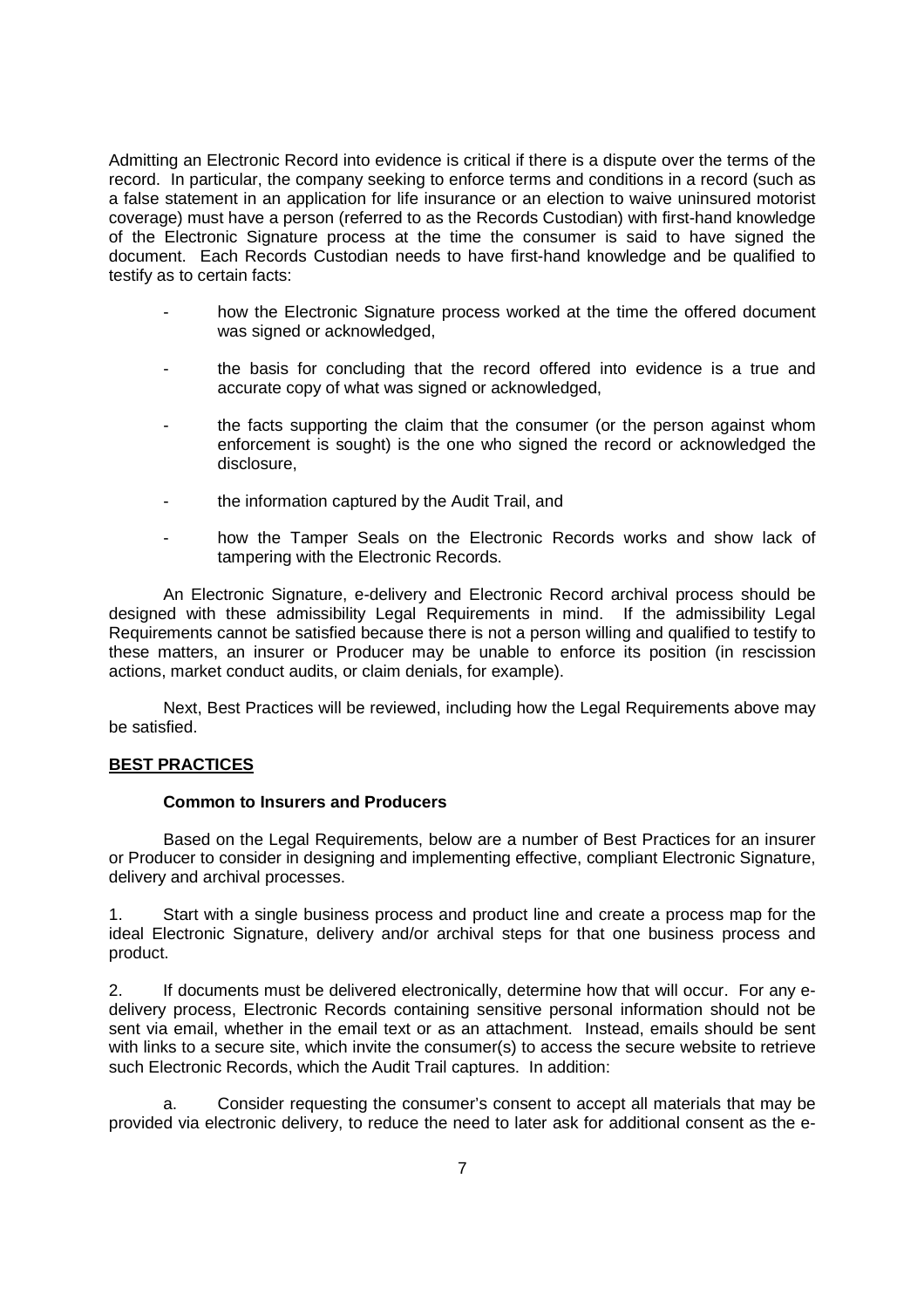delivery capabilities expand, (or for each specific electronic delivery, determine how consent will be achieved), and

b. Determine how to handle bounce-back or undelivered email. Consult the applicable insurance code on how to respond to notices of undelivered mail before determining whether to re-send via email or to initiate delivery via the USPS.

3. For the chosen process and product:

a. identify each form to be signed and/or delivered and categorize each form as:

i) a document to be provided that does not need to be signed and is not a Special Consumer Disclosure,

ii) a Special Consumer Disclosure not required to be signed by the consumer,

iii) a Special Consumer Disclosure that is required to be signed by the consumer, or

iv) a document that is not a Special Consumer Disclosure but is required to be signed.

and for each of the 4 categories, identify how the Legal Requirements summarized above will be met,

b. determine whether any forms in the process must be re-filed with any department of insurance (or for Producers, ask each appropriate insurer this question),

c. select an appropriate method to obtain the consumer's consent to sign electronically and Authenticate the identity of each person signing or receiving each Electronic Record, taking into account the motivation for a person to forge signatures in this area, as well as the harm caused by a forgery,

d. identify each document presented during the process and consider which other aspects of the process (such as IP address of the person signing, the time and date each step is completed) should be collected and recorded in the Audit Trail,

e. select the method for Tamper Sealing each Electronic Record immediately upon that record being signed by each person signing and for Tamper Sealing the Audit Trail, all which will support the Records Custodian's testimony on admissibility as well as on enforceability of the Electronic Records signed, as well as where and how each Electronic Record will be archived,

f. determine how to receive the consumers' perspective on the process, in particular to assure that the legal significance of each step is adequately and clearly explained in a way consumers will understand that they are signing legally significant documents, and

for those Special Consumer Disclosures identified in step 3(a) above, how will the ESIGN Consent be provided in accordance with the applicable insurance code Legal Requirements.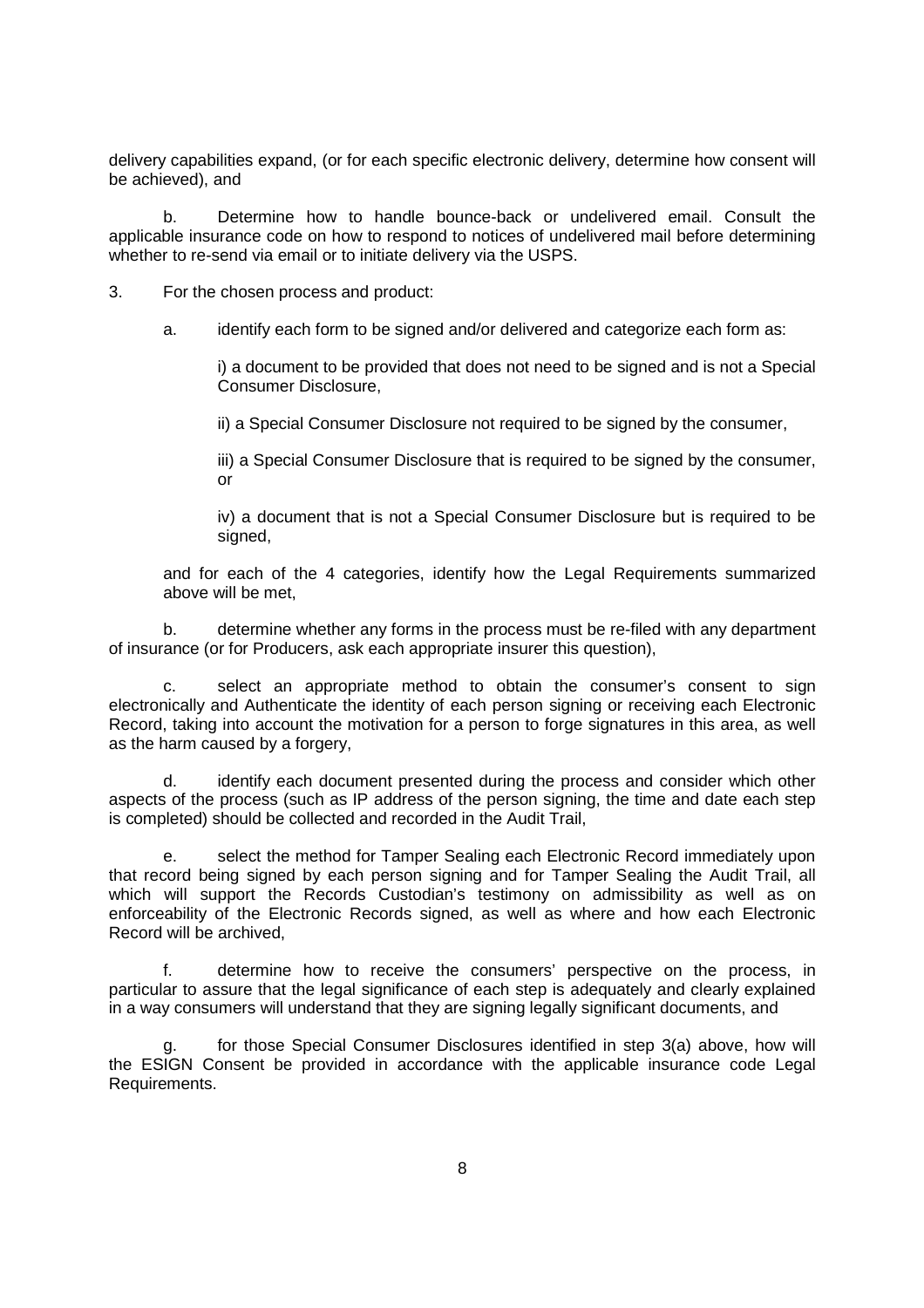If the selected process will involve the use of voice signatures, consult with legal counsel familiar with ESIGN and UETA and the special considerations for voice signatures.

# 4. For each process:

a. before launching on a wide-scale basis, launch at least one pilot program to determine actual adoption of the process to solicit feedback on how to make the process more user friendly, without sacrificing quality, security, compliance, admissibility or enforceability, and

b. compare the risks of the proposed electronic process with the risks in the current traditional paper process, and adjust where appropriate.

5. Consider how the relevant records for a given policy owner or insured will be retrieved efficiently using a method where such records can withstand a Repudiation challenge, in response to actual or threatened litigation or regulatory examinations.

6. Before purchasing an electronic signature solution from a third party or developing the solution internally, be sure the proposed solution will be implemented in a way that meets all the Legal Requirements.

# **Specific for Insurers**

1. Publish a set of requirements for those Producers who have or want to have their own Electronic Signature or electronic delivery process so they can perform due diligence in choosing and implementing a product and process that meets your company's requirements.

2. Develop an efficient method to review and verify Producers' requests for approval of their Electronic Signature or electronic delivery processes, such as requiring Producers to have an independent third party verify compliance.

3. Create a multi-disciplinary work group for the design of the processes, including representatives from IT, operations, new business, policyholder services, claims, legal, compliance, privacy and security areas, whether the process will be supported by an internally developed solution or one acquired from a vendor.

4. The work group should develop a common set of terms so all are clear on the meanings.

5. Seek active input from representative samples of Producers.

6. Consider the need to amend the company's current agreements or policies applicable to Producers, so that the Producers are properly informed of and bound to follow the company's econtracting processes.

## **Specific for Producers**

Request from insurers the requirements for an Electronic Signature or electronic delivery process and choose a vendor which meets those requirements as well as your preferred methods.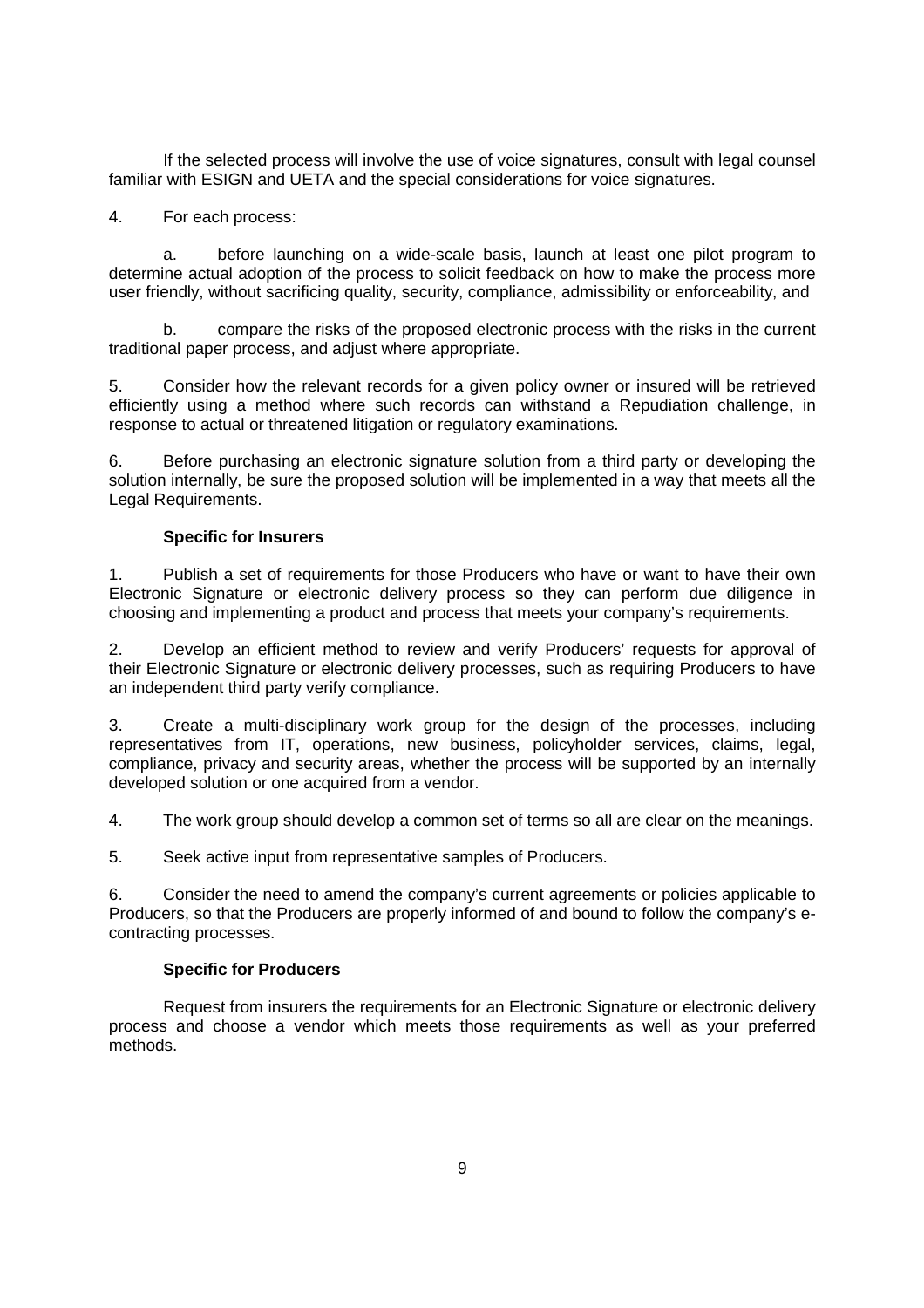# **CONCLUSION**

It has been over ten years since the legal framework for the use of Electronic Signatures and electronic delivery in the business of insurance was established nationally. Over those years, a number of practices have emerged to supplement the legal framework which should help the insurance industry embrace the opportunities available through the use of proven technology in this area.

A reasonably well designed electronic signature process, supported by the right technology, can actually reduce overall risk compared to paper processes. We hope that this paper will help ACORD members and the larger insurance community design the right processes to meet their particular needs to better serve the insurance buying public.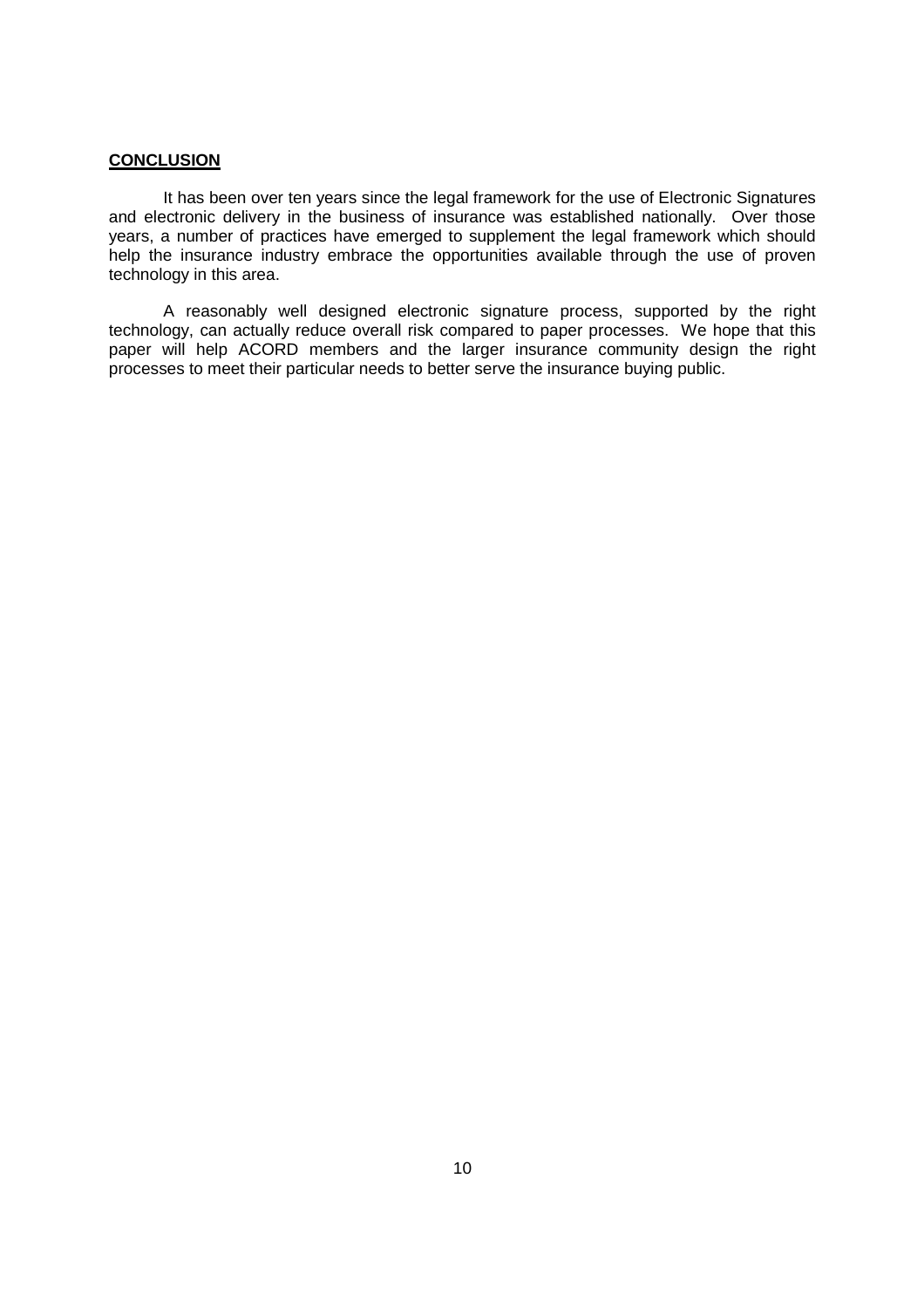### **GLOSSARY**

*Audit Trail* is a collective reference to the records containing the processes and details involved in each significant step of a given transaction, the process of each person accessing, completing, executing and transmitting each document to be acknowledged or signed in connection with the transaction, the process for authenticating each person for each document for that transaction and all documents executed or resulting from the process, all as sealed in a way that renders them tamper evident.

*Authenticate* or *Authentication* means the method used to verify that the person signing an Electronic Record is in fact the person he or she claims to be. This term is also used when discussing the rules of evidence and admissibility standards and in that context means the method of verifying that a given Record or document is in fact what it purports to be.

*Best Practice* means a legally compliant process, practice or method believed to be the preferred way of completing a given activity.

*Digital Signature* is a term that refers to a method of encrypting an Electronic Record using a hash value with a private key and may or may not be an Electronic Signature, which is form of signature in electronic form having legal significance.

*Electronic Record* means a contract or other record created, generated, communicated, received, or stored by electronic means.

*Electronic Signature* is, consistent with the definitions in ESIGN and UETA, an electronic symbol or process having legal significance and attached to, or logically associated with, a contract or other Record which is executed or adopted by a person with the intent to sign the Record, which does not necessarily need to be a process qualifying as a Digital Signature. A process where a person speaks his or her consent in a way that is associated with terms and conditions in a Record with an intent to be bound to those terms can be an Electronic Signature.

*ESIGN* means the Electronic Signatures In Global and National Commerce Act, 15 U.S.C §70001 et. seq., the federal Electronic Signature law.

*ESIGN Consent* means the disclosure required by ESIGN and several of the states' enactment of UETA to be provided to a "consumer," as defined by ESIGN or UETA as applicable, to which that consumer must consent as a condition to receiving one or more Special Consumer Disclosures exclusively via electronic means, where such consent is given in a way that reasonably demonstrates the consumer's ability to access information in the electronic form the Special Consumer Disclosures will be provided.

*Legal Requirement* means an act necessary to comply with applicable law, where the failure to take such act expose the person failing to take such act to adverse legal consequences, such as fines or other sanctions imposed by governmental authorities, the person being barred from enforcing his or her rights or defending himself or herself under the terms of a contract or disclosure that would have otherwise been enforceable had the person performed the acts in question.

*Producer* means the person or entity in a given transaction that is an agent, agency, broker, brokerage, insurance carrier, legally authorized individual or other entity that is sourcing consumers for insurance transactions for the respective insurer.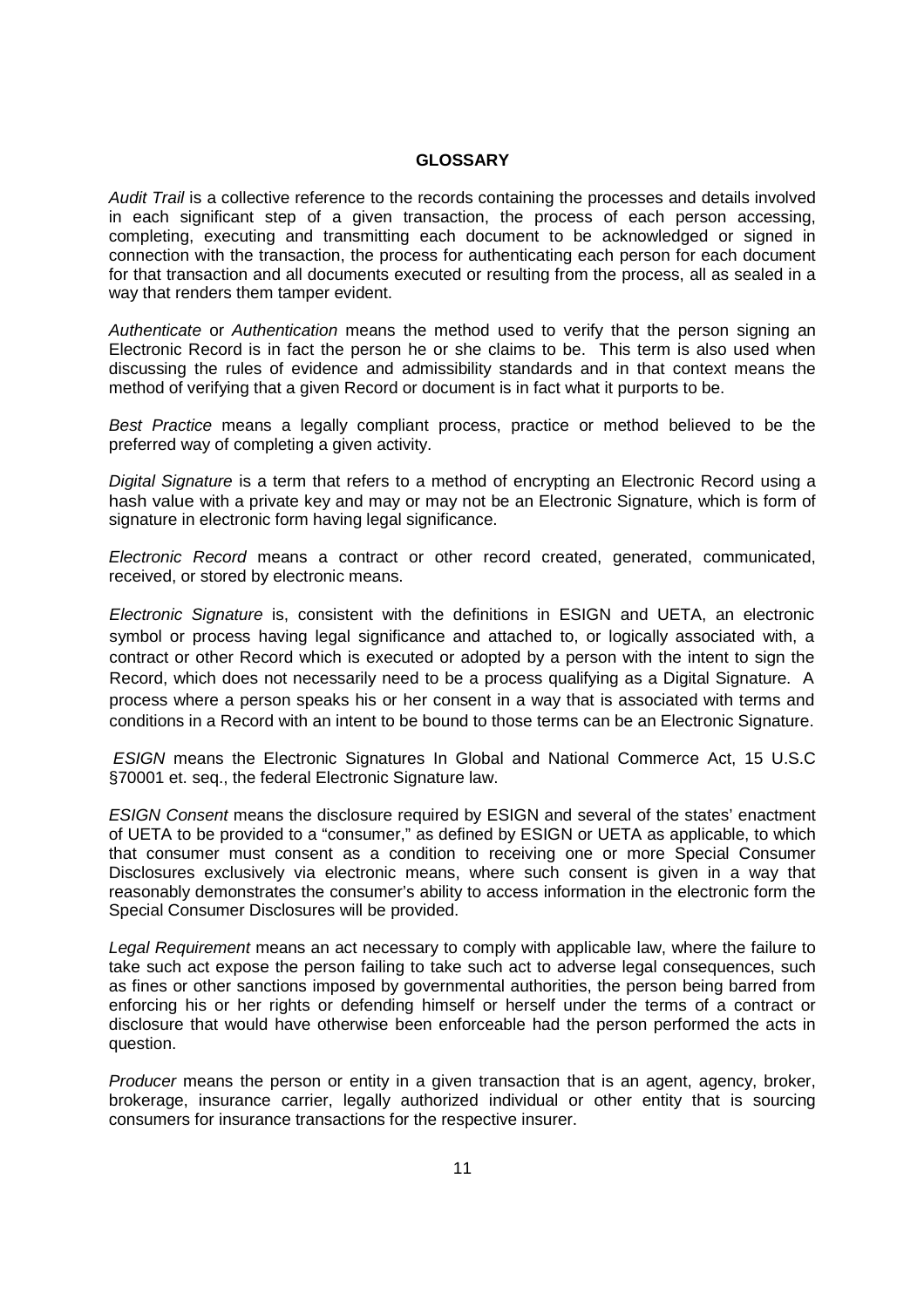*Repudiate* means to challenge the enforceability of a given record or document on the basis that its terms were altered without the knowledge and consent of the person against whom enforcement of that record or document is sought.

*Special Consumer Disclosure* means information relating to a transaction or transactions which is required by a statute, regulation, or rule of law (other than ESIGN or UETA) to be provided or made available to a consumer in writing, which triggers the obligation to provide the special disclosure required to be provided under Section 101(c)(1) of ESIGN and the corresponding provisions in those seventeen states (as of the date of this paper) that have supplemented their enactment of UETA with the consumer consent provisions found in Section 101(c)(1) of ESIGN.

*Tamper Seal, Tamper Seal Signatures and Tamper Evident Signatures* mean a Digital Signature applied to an Electronic Record in a way that the record can be verified to ensure that no changes have been made to the Electronic Record since the seal was first applied.

*UETA -* the version of the Uniform Electronic Transactions Act, as published by the National Conference of Commissioners on Uniform State Laws and enacted in forty-seven states, as of the date of this paper (IL, NY and WA being the three that have not enacted UETA).

<sup>1</sup> Beyond the scope of this paper is the topic of when or if paper forms previously filed with the departments of insurance should be re-filed if electronic versions of those forms are created.

 $2$  ESIGN §101(c). As discussed below, 17 states of the 47 states that have enacted UETA (IL, NY and WA are the 3 states that have not enacted UETA) have also included in their enactment of UETA the special consumer disclosure provisions contained in the federal ESIGN. One state (PA) requires an affirmative consent to receive consumer disclosures solely through electronic means, which is just one step beyond what is required by UETA. Thus, twenty (20) states have the consumer protection provisions as stated in ESIGN Section 101(c).

AK has expressly stated that its enactment of UETA shall not supersede the consumer disclosure provisions of ESIGN. Section 09.80.010(c).

AL has recited the consumer disclosure provisions in the AL UETA. Section 8-1A-8(e).

<sup>&</sup>lt;sup>5</sup> CO has incorporated by reference the consumer disclosure provisions of ESIGN. Section 24-71.3-103(6)(a).

<sup>6</sup> CT has expressly stated that its enactment of UETA shall not supersede the consumer disclosure provisions of ESIGN. Section 1-286.

GA has expressly stated that its enactment of UETA shall not supersede the consumer disclosure provisions of ESIGN. Section 10-12-20.

MD has expressly stated that its enactment of UETA shall not supersede the consumer disclosure provisions of ESIGN. Commercial Law, Section 21-102(f).

MA has expressly stated that its enactment of UETA shall not supersede the consumer disclosure provisions of ESIGN. Chapter 110G, Section 3(b)(3).

NH has expressly stated that its enactment of UETA shall not supersede the consumer disclosure provisions of ESIGN. Section 294-E:3.

NV has added as official comment No. 2 to Section 4 of its enactment a comment that the consumer protection provisions in ESIGN shall apply. Section 919.210.

NC has recited the consumer disclosure provisions in the NC UETA. Section 66-308-16(c).

<sup>&</sup>lt;sup>13</sup> NJ has recited the consumer disclosure provisions in the NJ UETA. Section 12A:12-21.

<sup>&</sup>lt;sup>14</sup> OR has recited the consumer disclosure provisions in the OR UETA. Section ORS Section 84.070.

<sup>&</sup>lt;sup>15</sup> SC has expressly stated that its enactment of UETA shall not supersede the consumer disclosure provisions of ESIGN. Section 26-6-30(B)(2)(c).